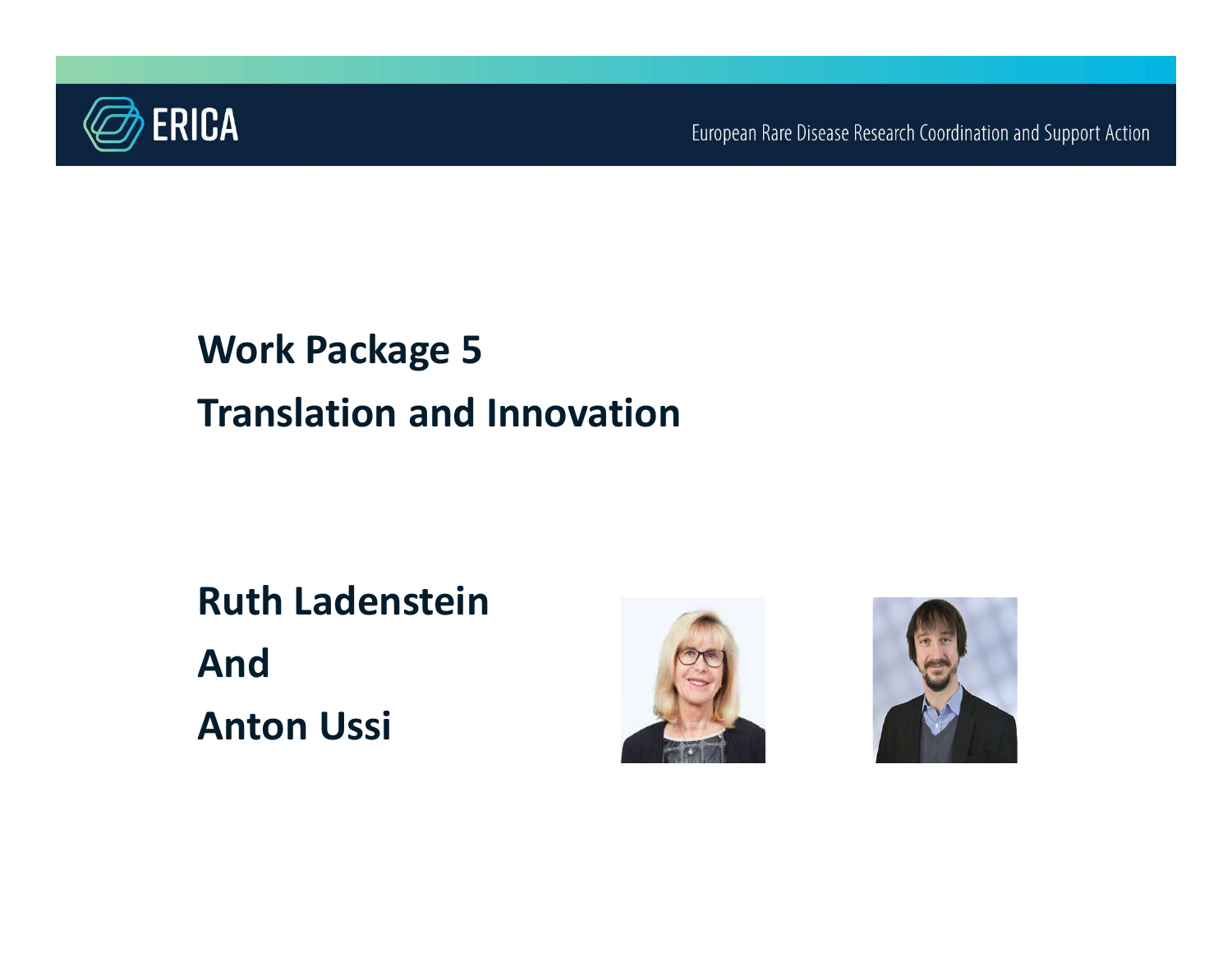

# Translation and ERICA<br>
Engean Rare Disease Reearch<br>
Translation and Support Action<br>
Innovation - WP5<br>ERICA Kick-off meeting

#### ERICA Kick-off meeting

#### Prof. Ruth Ladenstein

St Anna Children's Cancer Research Institute

27.05.2021



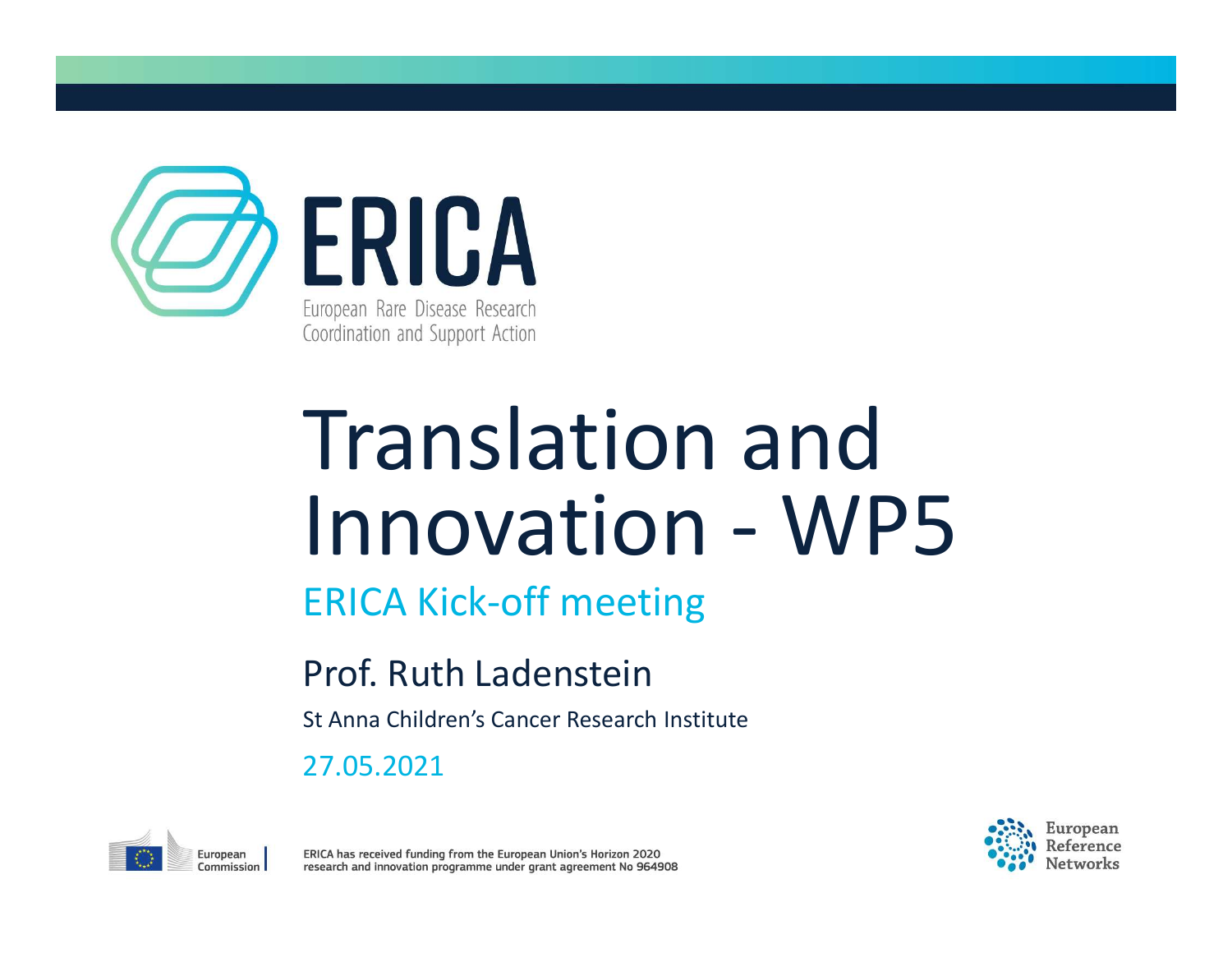

## Work Packages of ERICA

| Work package   |                                          | Lead participant |                   | <b>PM</b> | <b>Start</b><br>Mont<br>$\mathbf h$ | End<br>month |
|----------------|------------------------------------------|------------------|-------------------|-----------|-------------------------------------|--------------|
| N <sub>o</sub> | Title                                    | N <sub>o</sub>   | <b>Short Name</b> |           |                                     |              |
|                | Consortium management and coordination   |                  | LUMC              | 29        |                                     | 48           |
| 2              | Data Collection, Integration and Sharing | $\overline{2}$   | UK-HD             | 56,5      |                                     | 48           |
| 3              | <b>Patient-Centred Research</b>          | 4                | VHIR              | 48        |                                     | 48           |
| 4              | <b>Clinical Trial Support</b>            |                  | <b>IOR</b>        | 41,5      |                                     | 48           |
| 5              | <b>Translation and Innovation</b>        | 10               | <b>CCRI</b>       | 27        |                                     | 48           |
| 6              | Integration, Outreach & Dissemination    |                  | <b>LUMC</b>       | 64        |                                     | 48           |
| Total          |                                          |                  |                   | 266       |                                     |              |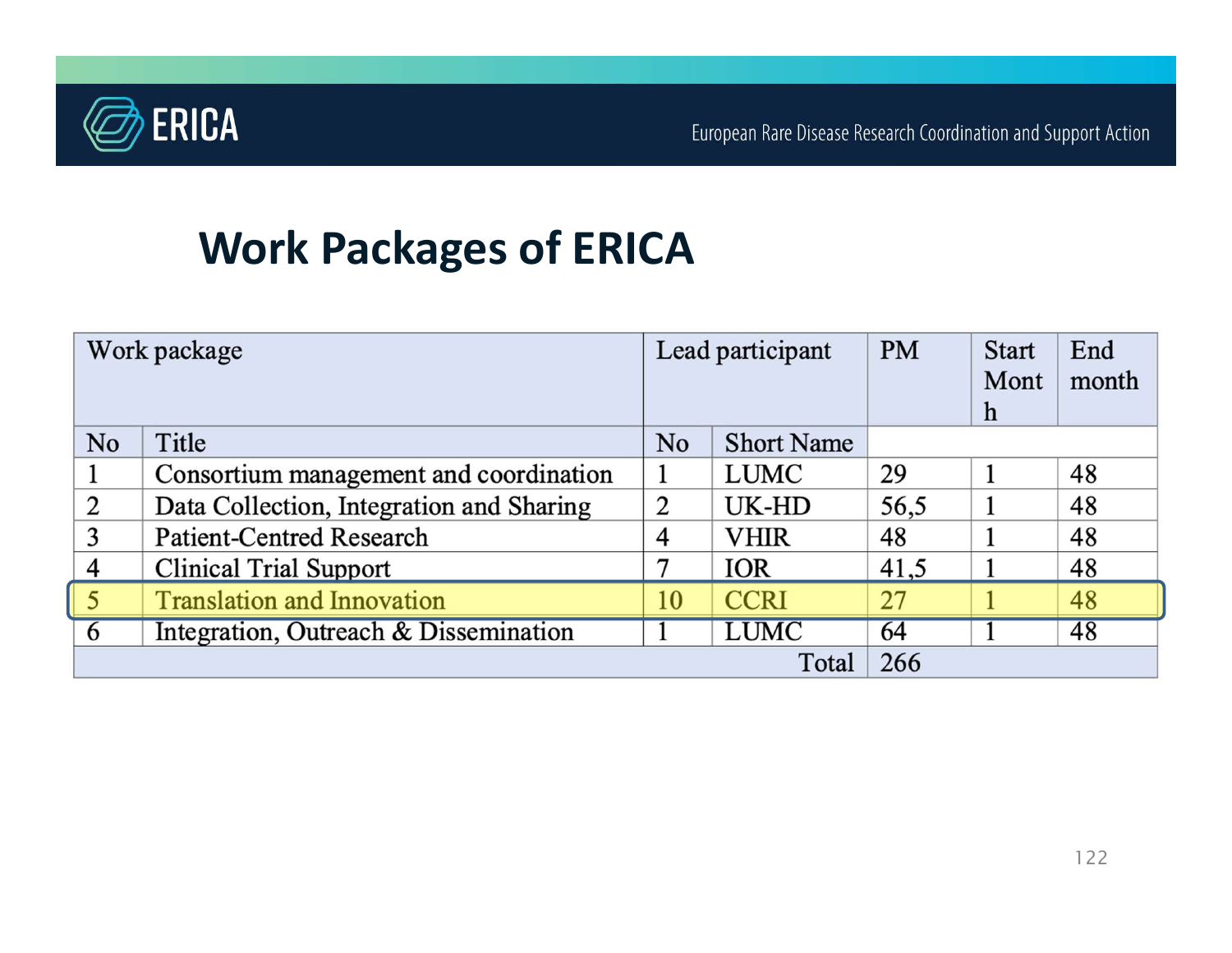

# Background

- European Rare Disease Research Coordination and Support Act (Support Act Research Coordination and Support Act Research Coordination and Support Act Research Coordination and Support Act Research Coordination and Support A Translational Medicine)
- **Objectives** 
	- 1. Capacity building:
		- assisting the ERN community in understanding the process of translation,
		- as well a good overview of the organisations and resources available to them to perform effective translation;
	- 2. Strategy forming:
		- taking the ERN community beyond the state of the art in their ability to collaborate across sectors and borders;
		- and to identify future areas of innovative potential.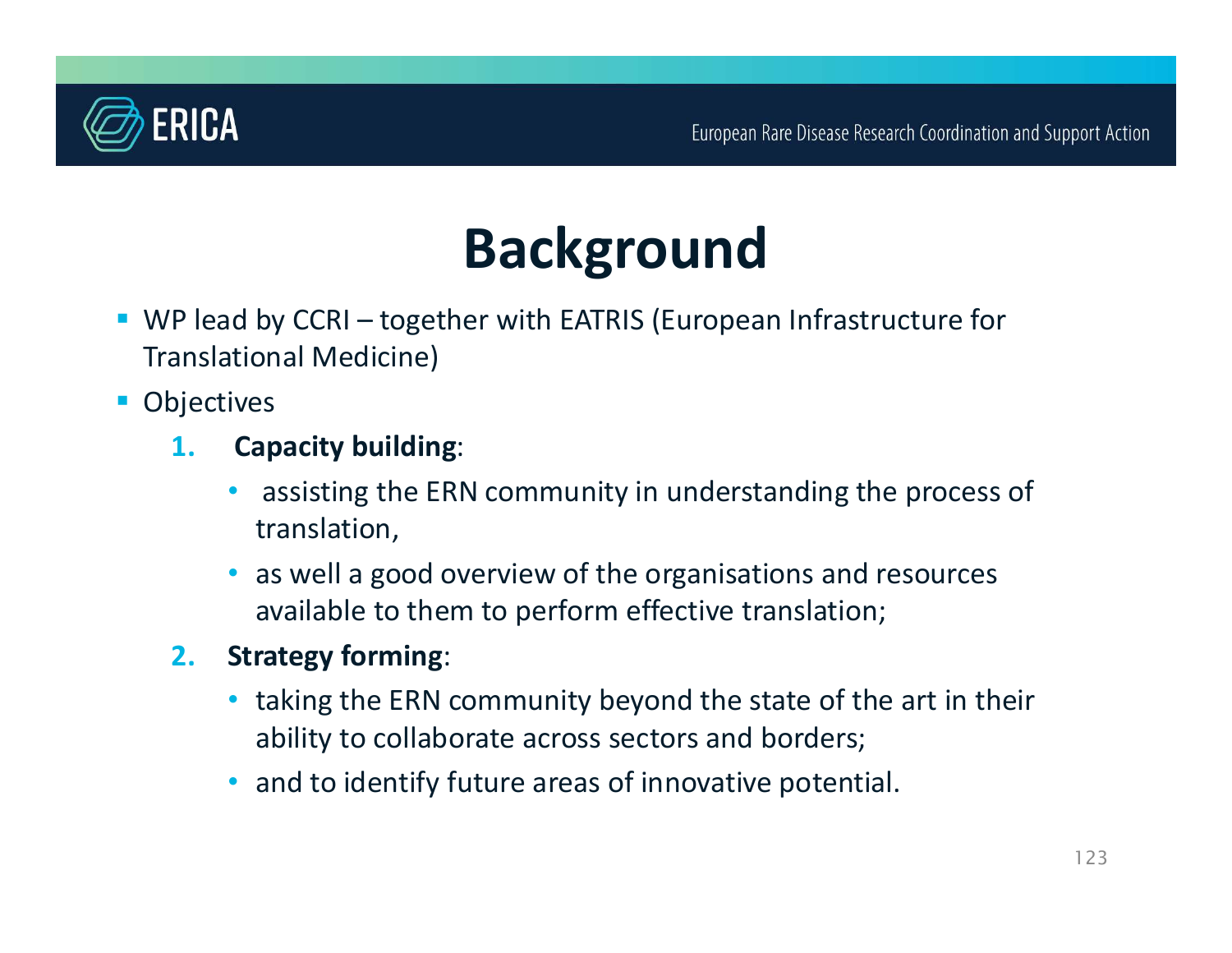

# WP5 Tasks

- Task 5.1. Mapping and cataloguing of current translational research services and resources available to researchers
- Task 5.2 Educational & best practice exchange workshops to share with ERNs current support and services available for their translational research needs. Three workshops will be held with the specific focus on the basis of identified needs from within the ERNs
- Task 5.3 Educational Webinars: three educational webinars will be developed and broadcast, giving researchers an overview of the activities related to the subject, as well as the main service and support providers in the European community.
- Task 5.4 **Innovation expert working group**: an I-EWG will be established, composed of ERNs clinicians and researchers, as well as content experts. The I-EWG remit will be to define a roadmap for a 5-year strategic plan for ERN innovation capacity and sketch principles in the area of contracting, publicprivate collaboration and intellectual property.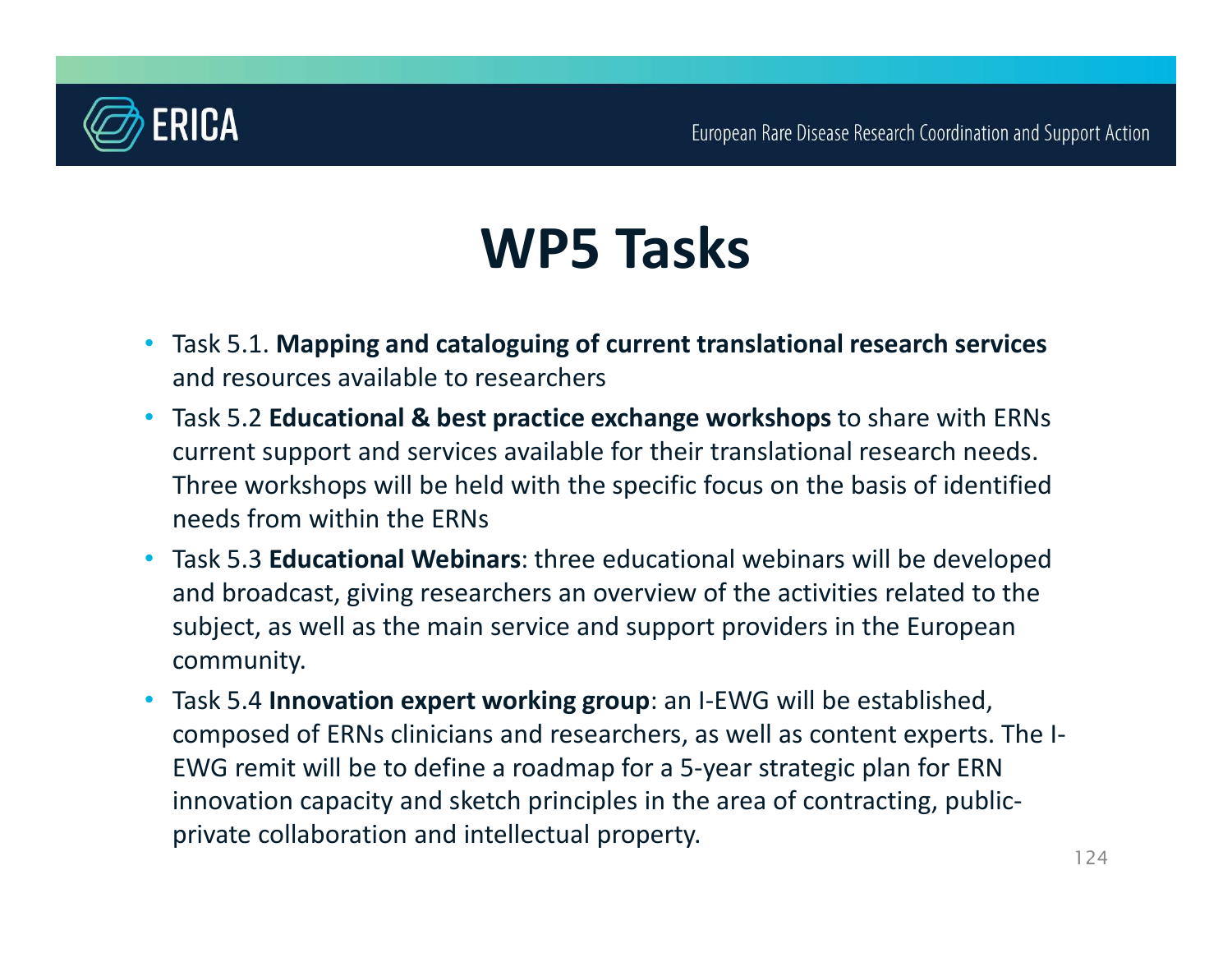

# Task 5.1: Mapping and cataloguing (EATRIS, CCRI) (M1-M12);

• Output: a searchable (online) database + traditional "old-fashioned" static catalogue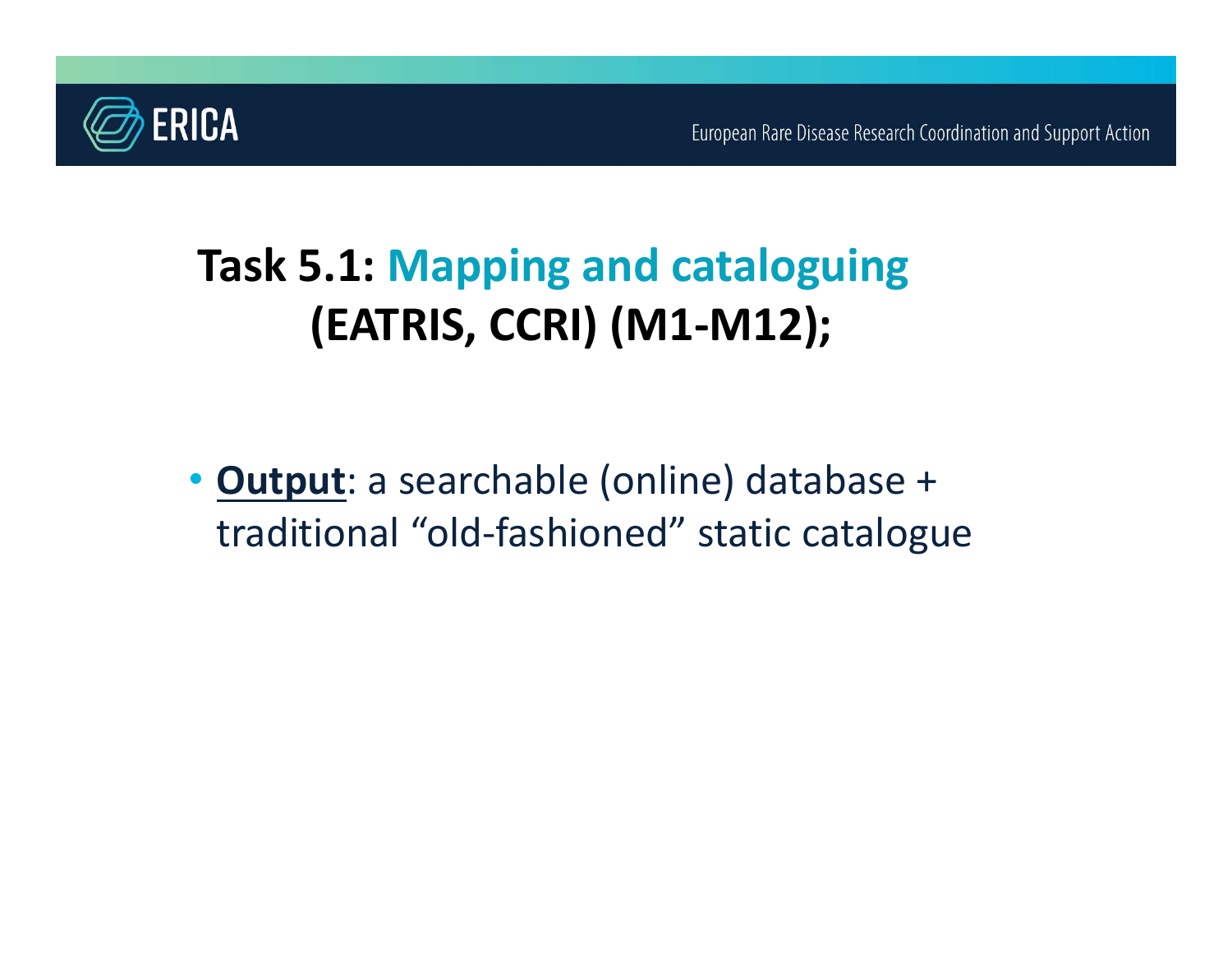

#### Task 5.2 Educational & best practice exchange workshops (Leader: CCRI; M7-45)

• **Output**: Three workshops planned clustering around major driving topics of ERNs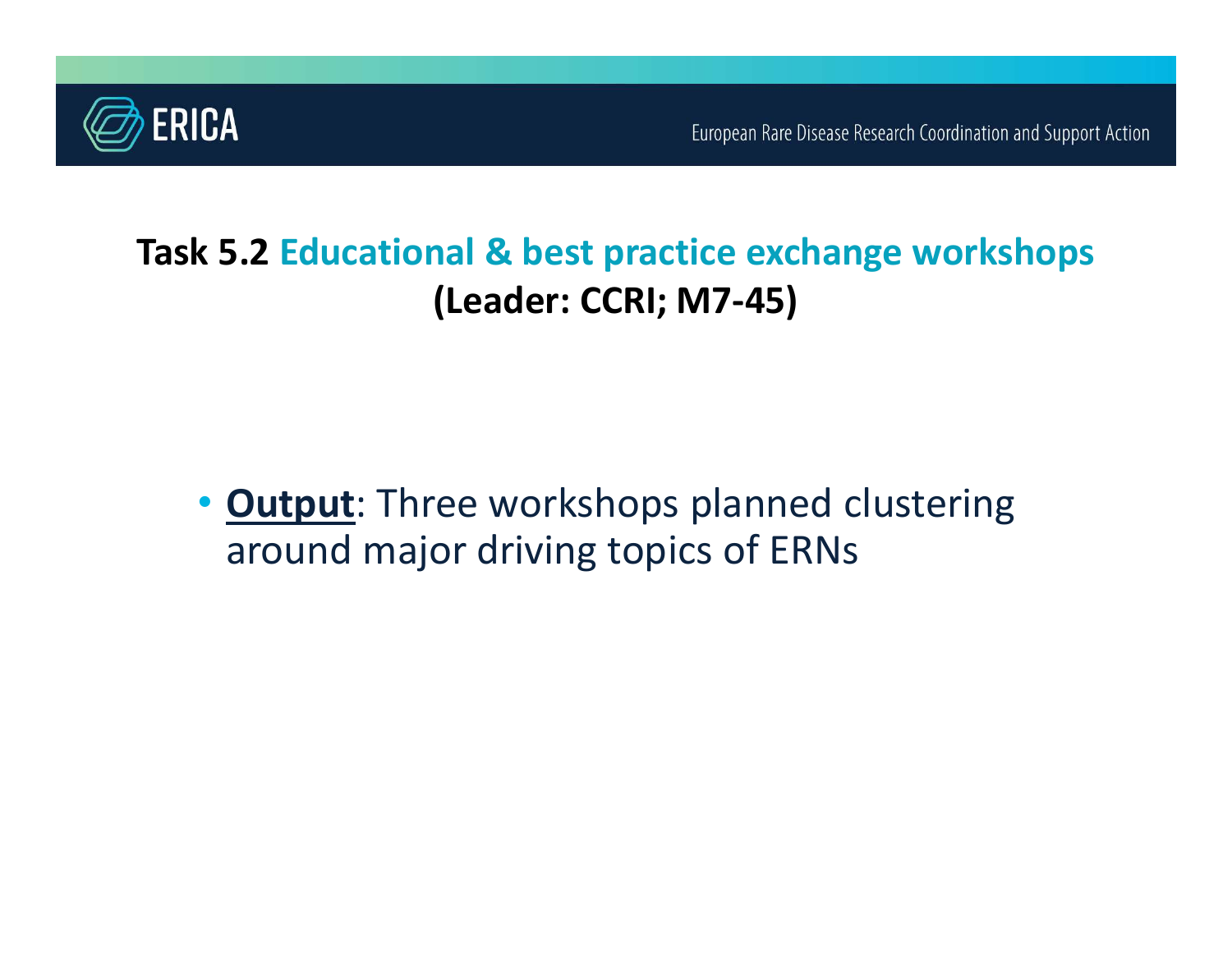

## Task 5.3 Educational Webinars (Leader: CCRI; M10-M36)

• Output: three educational webinars will be developed and broadcast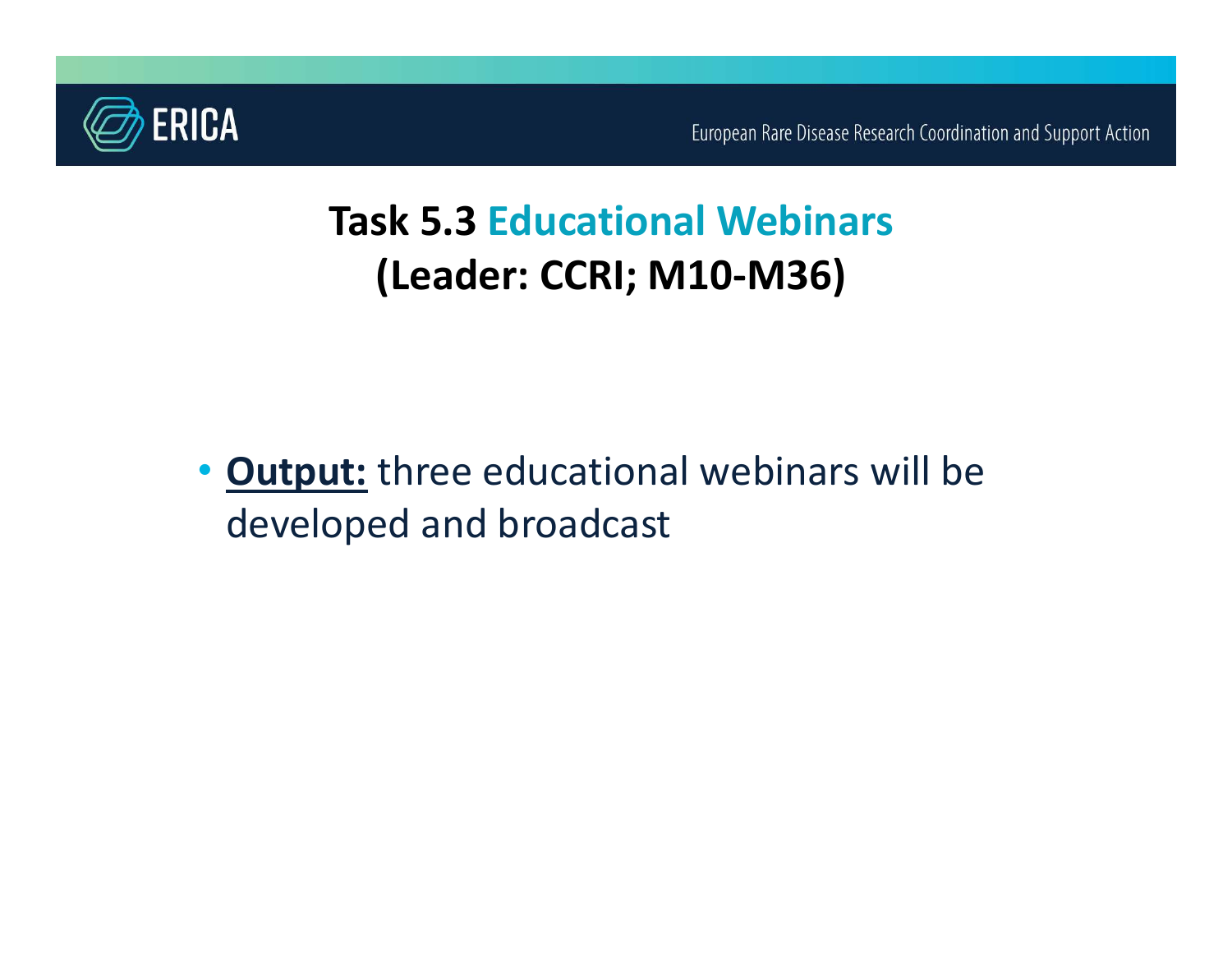

## Task 5.4 Innovation expert working group (CCRI/EATRIS) (M1-M48)

**Output:** strategic plan for ERN innovation capacity